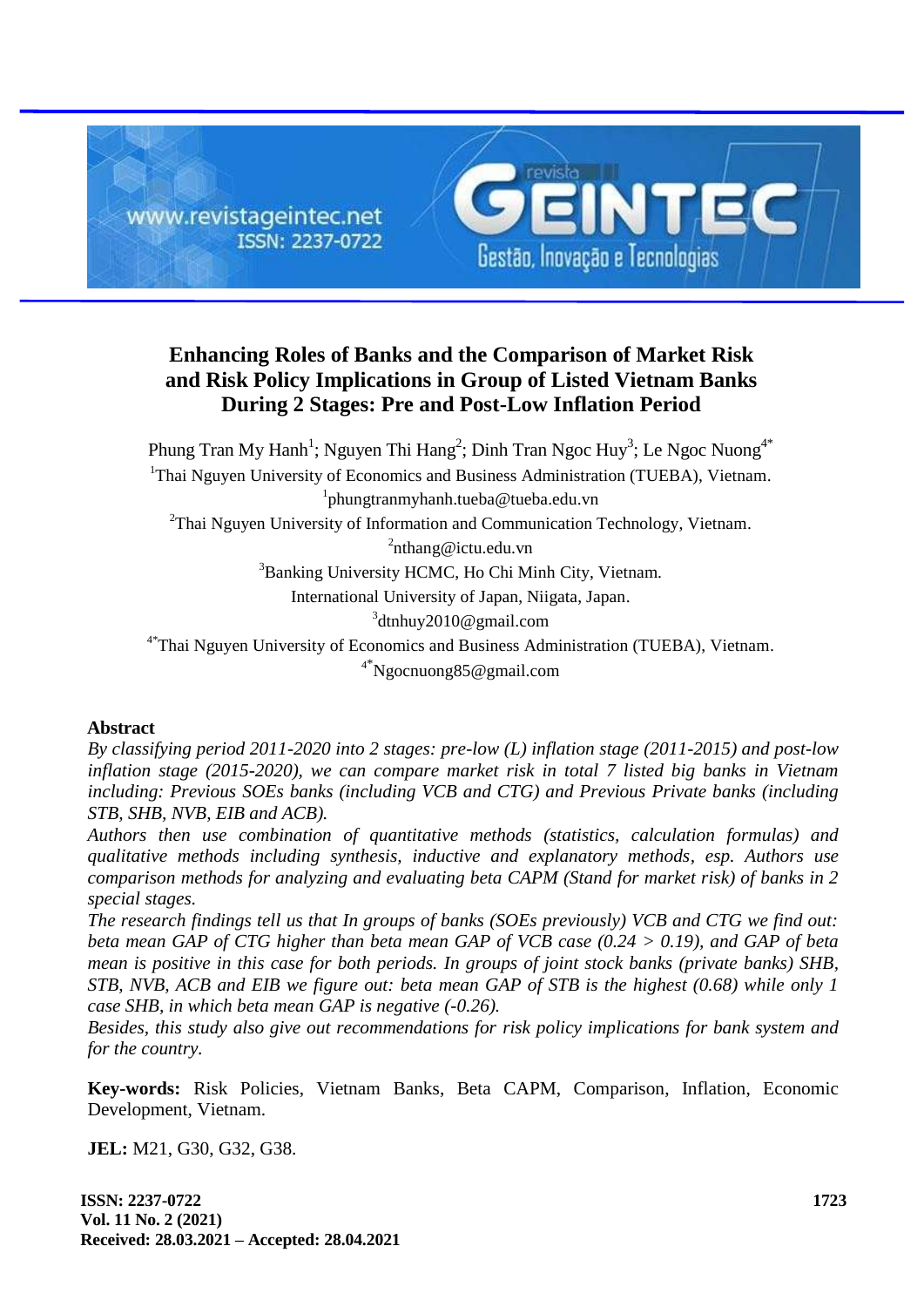#### **1. Introduction**

First, we emphasizes again roles of commercial banks in our economy: Improving economic efficiency, Shortening the speed of goods and currency circulation, Contributing to the continuous uninterrupted production of business, providing investment capital and credit circulation tools in the import and export tariff 2020, taking part in controlling economic activities, participating in the stability of the financial market and stock market. Facilitating the development of these markets through discounting deals with the ability of fast circulation of securities, and providing investment information, consulting and services.

Then, we recognize the importance of building better risk management information system (RMIS) in banking also increase to a new level in recent years.

In this paper we mainly focus on using reliable internet data in comparing and evaluating the key factor: beta CAPM under macro factors effects, for 7 big listed banks in Vietnam: a) group 1: Vietcombank - VCB and Vietinbank - CTG (previously, SOE) and b) group 2: Asia Commercial Bank - ACB, Eximbank -EIB, Saigon Hanoi Bank -SHB (previously, private bank), Navibank (later National Citizen Bank) - NVB, Sacombank \_STB.

All internet data we take from reliable internet data sources, esp. from Vietnam stock exchange.

#### **Research Questions**

We address the question: What are analysis of market risk comparing during 2 special stages: pre and post-L inflation time in Vietnam?

### **2. Literature Review**

First, Karim (2011) pointed Management Information Systems (MIS) is the key factor to facilitate and attain efficient decision making in an organization.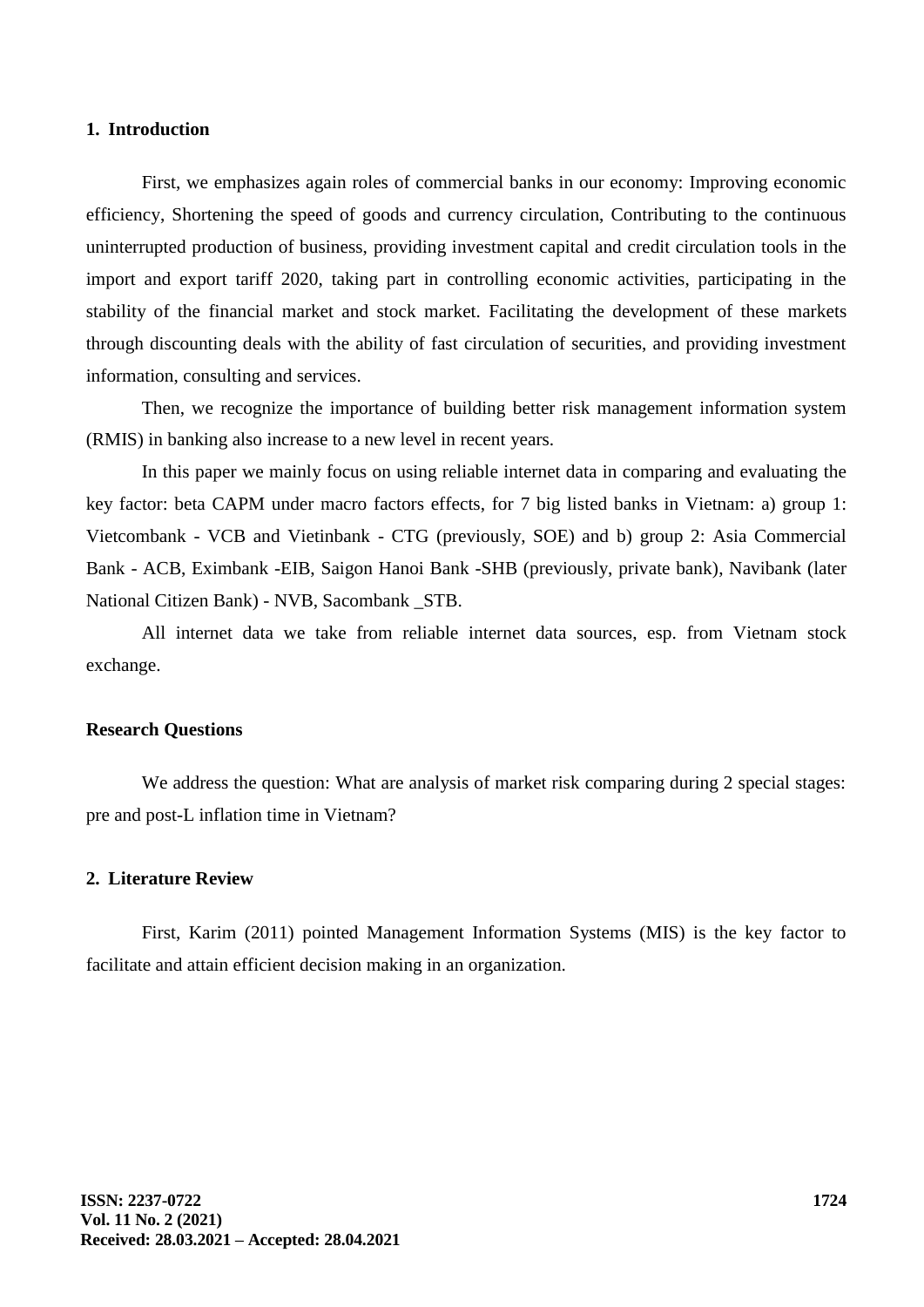Then, We summarize previous studies as follows:

| <b>Domestic researches</b>                                                                                                                                                                                                                             | <b>Authors name</b>                                          | <b>Results, contents</b>                                                                                                                                                                                                                                                                                                                                                                                             |
|--------------------------------------------------------------------------------------------------------------------------------------------------------------------------------------------------------------------------------------------------------|--------------------------------------------------------------|----------------------------------------------------------------------------------------------------------------------------------------------------------------------------------------------------------------------------------------------------------------------------------------------------------------------------------------------------------------------------------------------------------------------|
| 1. Fama-French 3-Factor Model:<br>The empirical evidence from<br>the Ho Chi Minh City Stock<br>Exchange                                                                                                                                                | Trương<br>Đông<br>Lộc and Dương<br>Thị Hoàng Trang<br>(2014) | The research results show that earnings of stocks are<br>positively correlated with market risk, firm size and the<br>book value to market value (BE / ME) ratio. In other<br>words, the Fama - French 3-factor model is suitable in<br>explaining the change in profits of stocks listed on HOSE.                                                                                                                   |
| 2. The econometric model for<br>stock prices in the period 2008-<br>2011 - Case of stock prices<br>ACB, VNIndex, risk free rate<br>and S& P500                                                                                                         | Đinh Trần Ngọc<br>Huy (2015)                                 | Analyze the impact of VNIndex and internal and external<br>macro variables on the stock price of ACB.                                                                                                                                                                                                                                                                                                                |
| 3. The theory of average return<br>of K.Marx and model of capital<br>asset pricing                                                                                                                                                                     | Nguyễn Thị<br>Hường (2017)                                   | The limitation of Vietnam's stock market is the lack of<br>beta in stock analysis. However, as the market portfolio<br>matures, beta will keep pace with the development of the<br>market.                                                                                                                                                                                                                           |
| 4. Book chapter by Dinh Tran<br>Ngoc Huy (2021, Springer<br>Verlag book chapter) "Impacts<br>of Internal and External Macro<br>Factors on Firm Stock Price in<br>An Econometric Model - A<br>Case In Viet Nam Real Estate<br>Industry"                 | Đinh Trần Ngọc<br>Huy (2021)                                 | Presenting a regression model analyzing the impact of<br>internal macro variables (inflation in Vietnam, lending<br>rate, risk-free rate) and external (US inflation, exchange<br>rate, S&P 500) on stock prices Vingroup is as follows:<br>Stock price_VIC = $-245.13 * Inflation_CPI + Lendingrate$<br>- 815.06*Rf_rate USD_VND_rate+0.07*SP500 -<br>372.08*Inflation_US, $R2 = 0.84$ , $SER = 19.7$               |
| 5. Systemic risks in banking<br>business - periods of crisis                                                                                                                                                                                           | Nguyễn Thanh<br>Bé, Bùi Quang<br>Hung (2019)                 | Presented in Vietnam, the risk management system at<br>commercial banks has been paid attention to a certain<br>extent in the past few years, but due to its structural and<br>technical limitations, this system has not can meet the<br>complex requirements of a modern commercial bank<br>operating in the current risky environment.                                                                            |
| 6. Factors affecting the return<br>rate of listed stocks from the<br>Fama French 5-factor model                                                                                                                                                        | Trịnh Minh<br>Quang et al<br>(2019)                          | Referring to factors of market change will strongly affect<br>the share prices of large companies.                                                                                                                                                                                                                                                                                                                   |
| <b>International researches</b>                                                                                                                                                                                                                        | <b>Authors name</b>                                          | <b>Results</b>                                                                                                                                                                                                                                                                                                                                                                                                       |
| 1.<br>The<br>$% \left( \left( \mathcal{A},\mathcal{A}\right) \right) =\left( \mathcal{A},\mathcal{A}\right)$ of<br>Impact<br>Macroeconomic and Financial<br>Market Risk:<br>Variables<br>on<br>Evidence<br>from International<br><b>Equity Returns</b> | Patro et al (2002)                                           | They found that a number of variables including imports,<br>exports, inflation, market capitalization, dividend yield,<br>and a book-to-book price ratio significantly influence a<br>person's world market risk at national level.                                                                                                                                                                                  |
| 2.<br>factors<br>Do<br>economic<br>influence stock returns? A firm<br>and industry level analysis                                                                                                                                                      | Butt et al (2010)                                            | The results revealed that market returns are primarily<br>changes in stock returns, but macroeconomic variables and<br>industry-related variables add explanatory power in<br>describing volatility. stock returns.                                                                                                                                                                                                  |
| 3. Macroeconomic factors and<br>micro-level bank risk                                                                                                                                                                                                  | Claudia et al<br>(2010)                                      | The risk of about a third of US banks increases in response<br>to monetary easing.                                                                                                                                                                                                                                                                                                                                   |
| 4. Impact of Macroeconomic<br>Factors on Banking Index in<br>Pakistan                                                                                                                                                                                  | Saeed và Akhter<br>(2012)                                    | In Karachi stock market, Regression results show that<br>exchange rate and short-term interest rate have a<br>significant impact on the Banking index. Macroeconomic<br>variables such as money supply, exchange rate, industrial<br>production and Short-term interest rate and exchange rate<br>have a negative effect on banking index while oil price has<br>a positive effect on the bank index. Banking index. |

| Table 1 – Summary of Previous Studies |  |
|---------------------------------------|--|
|---------------------------------------|--|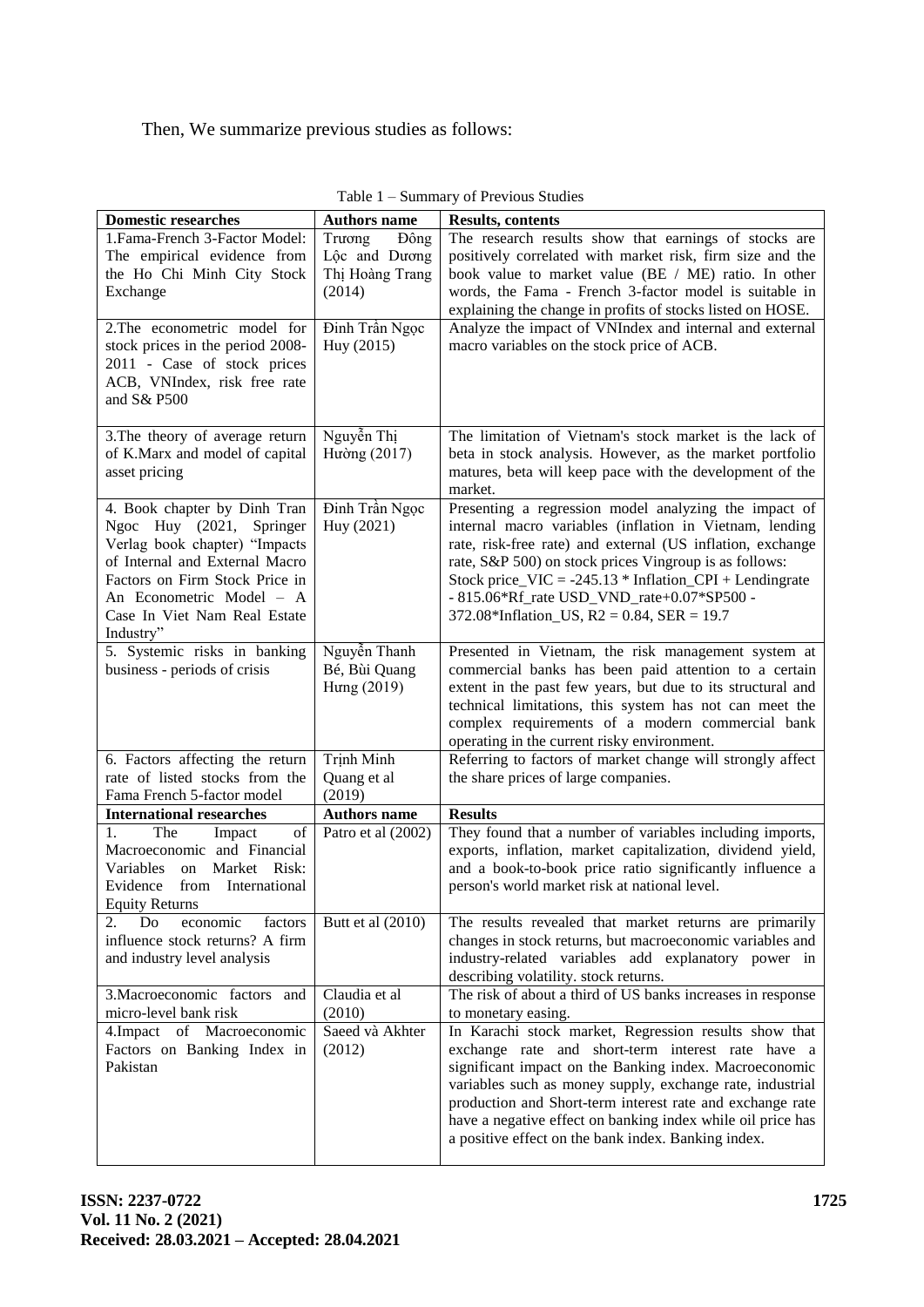| 5. Impact of Macroeconomic<br>Indicators on Stock Market<br>Performance: The Case of The<br><b>Istanbul Stock Exchange</b> | Arnes $(2014)$   | Their analysis has shown that for investors interested in<br>Turkey, first of all, be careful not to assume that<br>relationships that existed in the past will continue into the<br>future. We also find that depending on the sector, the<br>effects of changes in macroeconomic variables will also<br>differ. For policymakers and lawmakers, however, our<br>findings indicate that keeping interest rates low has been a |
|----------------------------------------------------------------------------------------------------------------------------|------------------|--------------------------------------------------------------------------------------------------------------------------------------------------------------------------------------------------------------------------------------------------------------------------------------------------------------------------------------------------------------------------------------------------------------------------------|
|                                                                                                                            |                  | good policy for the past 20 years.                                                                                                                                                                                                                                                                                                                                                                                             |
| 6.Bank Leverage Ratios and                                                                                                 | Emilios $(2015)$ | The leverage cycle can cause financial instability and the                                                                                                                                                                                                                                                                                                                                                                     |
| Financial Stability: A Micro-                                                                                              |                  | impact of limited leverage on<br>bank governance                                                                                                                                                                                                                                                                                                                                                                               |
| Macroprudential<br>and                                                                                                     |                  | performance.                                                                                                                                                                                                                                                                                                                                                                                                                   |
| Perspective                                                                                                                |                  |                                                                                                                                                                                                                                                                                                                                                                                                                                |
| 7. Effect Of Macroeconomic                                                                                                 | Gay (2016)       | According to the hypothesis, the relationship between the                                                                                                                                                                                                                                                                                                                                                                      |
| Variables On Stock Market                                                                                                  |                  | exchange rate and the security's price should be in the                                                                                                                                                                                                                                                                                                                                                                        |
| Returns For Four Emerging                                                                                                  |                  | same direction.                                                                                                                                                                                                                                                                                                                                                                                                                |
| Economies: Brazil,<br>Russia,                                                                                              |                  |                                                                                                                                                                                                                                                                                                                                                                                                                                |
| India, And China                                                                                                           |                  |                                                                                                                                                                                                                                                                                                                                                                                                                                |
| of<br>8.<br>The<br>Impact                                                                                                  | Celebi<br>and    | In Germany, the aggregate index (OECD), the Economic                                                                                                                                                                                                                                                                                                                                                                           |
| Macroeconomic Factors on the                                                                                               | Honig (2019)     | Research Institute's Export Expectations index, the climate                                                                                                                                                                                                                                                                                                                                                                    |
| Stock<br>Market:<br>German                                                                                                 |                  | index, exports, CPI, as well as the 3-year German                                                                                                                                                                                                                                                                                                                                                                              |
| Evidence for the Crisis, Pre-                                                                                              |                  | government bond yield has a delayed effect on stock                                                                                                                                                                                                                                                                                                                                                                            |
| and Post-Crisis Periods                                                                                                    |                  | returns                                                                                                                                                                                                                                                                                                                                                                                                                        |
| 9. Impacts of macro variables                                                                                              | Kumaresan        | Indicates that compared to internal corporate factors,                                                                                                                                                                                                                                                                                                                                                                         |
| on Starbucks Corp.                                                                                                         | (2019)           | macroeconomic factors (exchange rate) have a greater                                                                                                                                                                                                                                                                                                                                                                           |
|                                                                                                                            |                  | effect on firm performance.                                                                                                                                                                                                                                                                                                                                                                                                    |

# **3. Methodology**

# **Method and Data**

This study mainly use combination of quantitative methods and qualitative methods including synthesis, inductive and explanatory methods. And it emphasizes again important roles of internet data in sustainable bank risk management.

We use both quantitative and qualitative analytical methods, with beta CAPm traditional formula. Data is collected from reliable internet sources and websites as below:

Most data from stock exchange and reliable. Stock price from HOSE or HNX stock exchange, rates from bank system.

We therefore can estimate and compare risk effects on bank.

### **4. Main Results**

# **4.1 Overall Results**

First we analyze from below chart 1: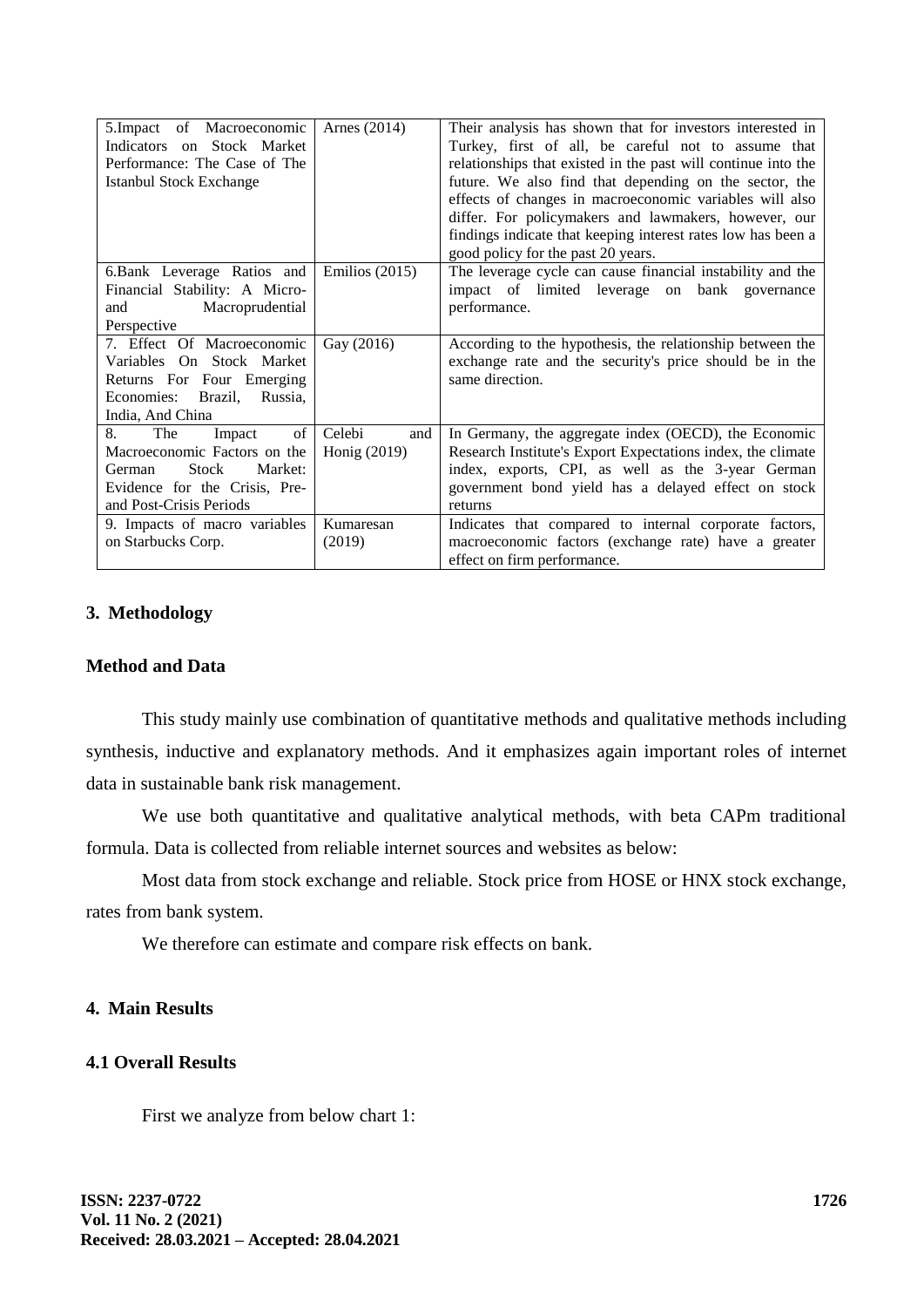

Chart 1 - GAP of Statistic Values of Beta of 7 Listed Banks Period 2015-20 Compared to Period 2011-15

*(source: author calculation and Vietnam stock exchange)*

### **We see that**

- In group of previous SOE banks (CTG and VCB): highest max beta value reached 1.14 in case CTG bank.
- In group of previous private banks (EIB, SHB, NVB, STB and ACB): highest max beta value reached 2.85 in case NVB bank.

### **4.2 Findings**

We found out from the below table 1 that only 2 banks ACB and VCB there is no negative value of beta CAPM. Whereas in EIB case, there are 2 negative beta values.

|          | <b>Beta CTG</b> | <b>Beta EIB</b> | <b>Beta SHB</b> | <b>Beta NVB</b> | <b>Beta ACB</b> | <b>Beta STB</b> | <b>Beta VCB</b> |
|----------|-----------------|-----------------|-----------------|-----------------|-----------------|-----------------|-----------------|
| $Jun-11$ | 0.16            | 4.79            | 0.90            | 0.33            | 0.28            | 0.17            | 0.25            |
| $Dec-11$ | 0.18            | 0.15            | 1.25            | 0.53            | 0.29            | 0.16            | 0.24            |
| $Jun-12$ | 0.64            | 1.12            | 1.46            | 0.39            | 0.76            | 0.69            | 1.34            |
| $Dec-12$ | 1.40            | 1.03            | 1.65            | 0.17            | 1.42            | 0.73            | 1.05            |
| $Jun-13$ | 0.25            | 0.82            | 0.83            | 0.16            | 0.61            | 0.52            | 1.23            |
| $Dec-13$ | $-0.03$         | $-0.45$         | 0.31            | $-1.59$         | 0.05            | $-0.18$         | 1.09            |
| $Jun-14$ | 0.46            | 0.20            | 0.95            | 0.19            | 0.37            | 0.62            | 1.31            |
| $Dec-14$ | $-0.28$         | $-0.02$         | $-0.07$         | 0.69            | 0.01            | 0.01            | 0.08            |
| $Jun-15$ | 0.58            | 1.08            | 0.97            | 0.05            | 0.71            | 0.94            | 1.64            |
| $Dec-15$ | 0.85            | 1.34            | 0.69            | 0.07            | 0.97            | 0.84            | 1.76            |

Table 1 - Beta CAPM of 7 Listed Big Banks During pre-L Inflation Stage (2011-15)

*(source: author calculation and Vietnam stock exchange)*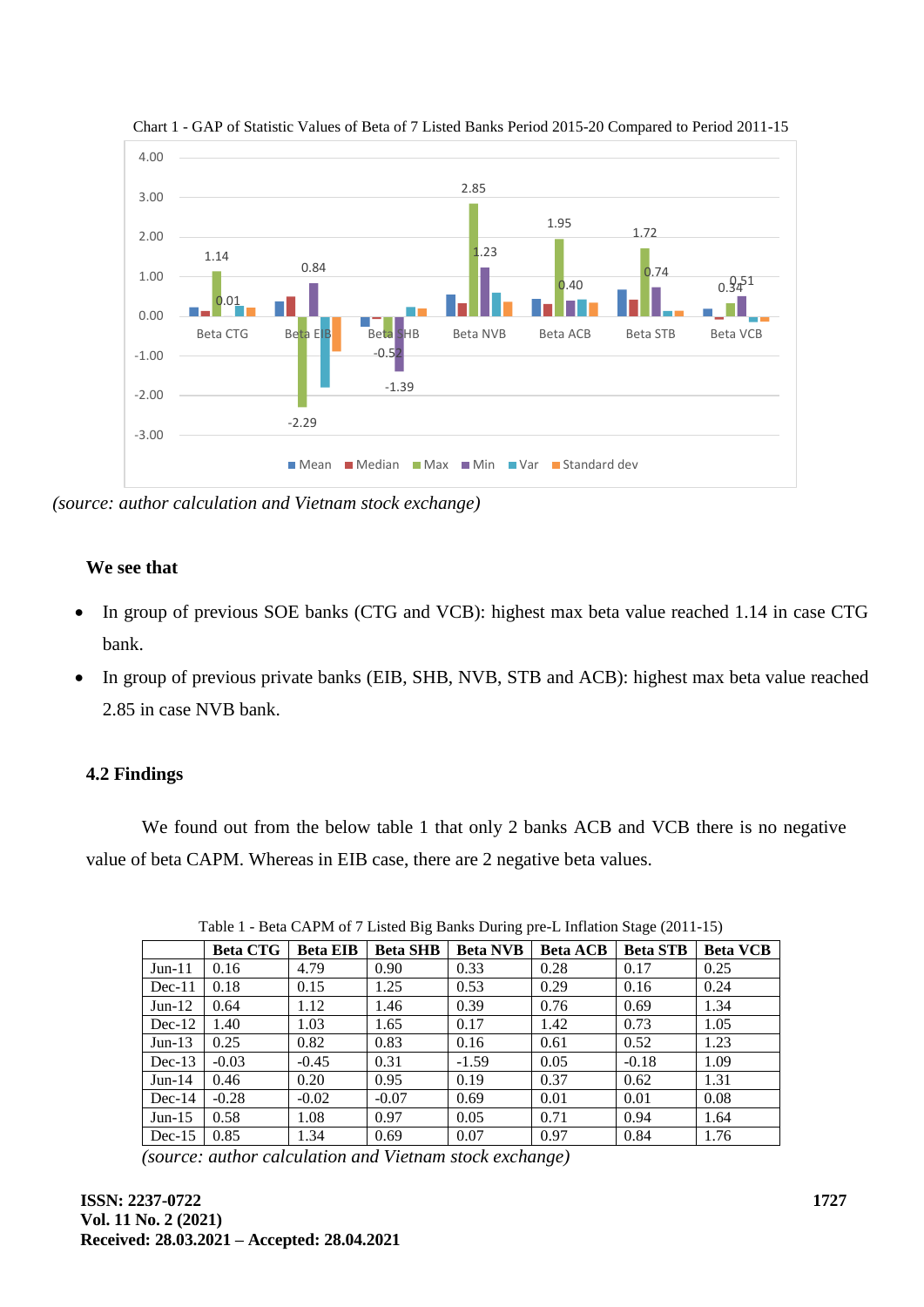We found out from the below table 2 that only 2 banks ACB and VCB there is no negative min value of beta CAPM. And highest max beta value belongs to EIB (4.79) and  $2<sup>nd</sup>$  highest value belongs to VCB (1.76).

|              | <b>Beta CTG</b> | <b>Beta EIB</b> | <b>Beta SHB</b> | <b>Beta NVB</b> | <b>Beta ACB</b> | <b>Beta STB</b> | <b>Beta VCB</b> |
|--------------|-----------------|-----------------|-----------------|-----------------|-----------------|-----------------|-----------------|
| Mean         | 0.42            | 1.00            | 0.89            | 0.10            | 0.55            | 0.45            | 1.00            |
| Median       | 0.35            | 0.92            | 0.93            | 0.18            | 0.49            | 0.57            | 1.16            |
| Max          | 1.40            | 4.79            | 1.65            | 0.69            | 1.42            | 0.94            | 1.76            |
| Min          | $-0.28$         | $-0.45$         | $-0.07$         | $-1.59$         | 0.01            | $-0.18$         | 0.08            |
| Var          | 0.23            | 2.12            | 0.26            | 0.39            | 0.19            | 0.15            | 0.36            |
| Standard dev | 0.48            | 1.46            | 0.51            | 0.63            | 0.44            | 0.38            | 0.60            |

Table 2 - Statistics Values of 7 Listed Banks During Pre-L Inflation Stage

*(source: author calculation and Vietnam stock exchange)*

We found out from the below table 3 that in 4 banks EIB, STB, ACB and VCB there is no negative value of beta CAPM. Whereas in CTG, SHB and NVB cases, there are negative beta values.

|          | <b>Beta CTG</b> | <b>Beta EIB</b> | <b>Beta SHB</b> | <b>Beta NVB</b> | <b>Beta ACB</b> | <b>Beta STB</b> | <b>Beta VCB</b> |
|----------|-----------------|-----------------|-----------------|-----------------|-----------------|-----------------|-----------------|
| $Jun-15$ | 0.58            | 1.08            | 0.97            | 0.05            | 0.71            | 0.94            | 1.64            |
| $Dec-15$ | 0.85            | 1.34            | 0.69            | 0.07            | 0.97            | 0.84            | 1.76            |
| $Jun-16$ | 0.43            | 1.14            | 0.84            | 1.15            | 0.49            | 0.85            | 0.87            |
| $Dec-16$ | 0.55            | 0.58            | 1.13            | $-0.36$         | 0.40            | 0.56            | 2.10            |
| $Jun-17$ | 2.53            | 2.50            | $-1.46$         | 3.54            | 3.37            | 2.65            | 0.79            |
| $Dec-17$ | 1.29            | 2.00            | 0.66            | 0.63            | 0.75            | 1.11            | 1.11            |
| $Jun-18$ | 0.41            | 1.51            | 1.07            | 0.61            | 1.04            | 1.12            | 1.35            |
| $Dec-18$ | 0.37            | 1.59            | 1.01            | 0.81            | 1.09            | 1.43            | 1.06            |
| $Jun-19$ | $-0.28$         | 1.68            | 0.69            | 0.42            | 0.86            | 1.05            | 0.59            |
| $Dec-19$ | 0.65            | 1.38            | 0.96            | 0.61            | 0.60            | 0.89            | 1.39            |
| $Jun-20$ | 0.13            | 0.39            | 0.18            | $-0.01$         | 0.52            | 0.85            | 0.60            |
| $Dec-20$ | 0.36            | 1.47            | 0.89            | 0.26            | 1.08            | 1.21            | 1.04            |

Table 3 - Beta CAPM of 7 Listed Big Banks during Post-L Inflation Stage (2015-20)

*(source: author calculation and Vietnam stock exchange)*

We found out from the below table 4 that only 3 banks EIB, ACB and VCB there is no negative min value of beta CAPM. And highest max beta value belongs to NVB (3.54) and 2<sup>nd</sup> highest value belongs to ACB (3.37).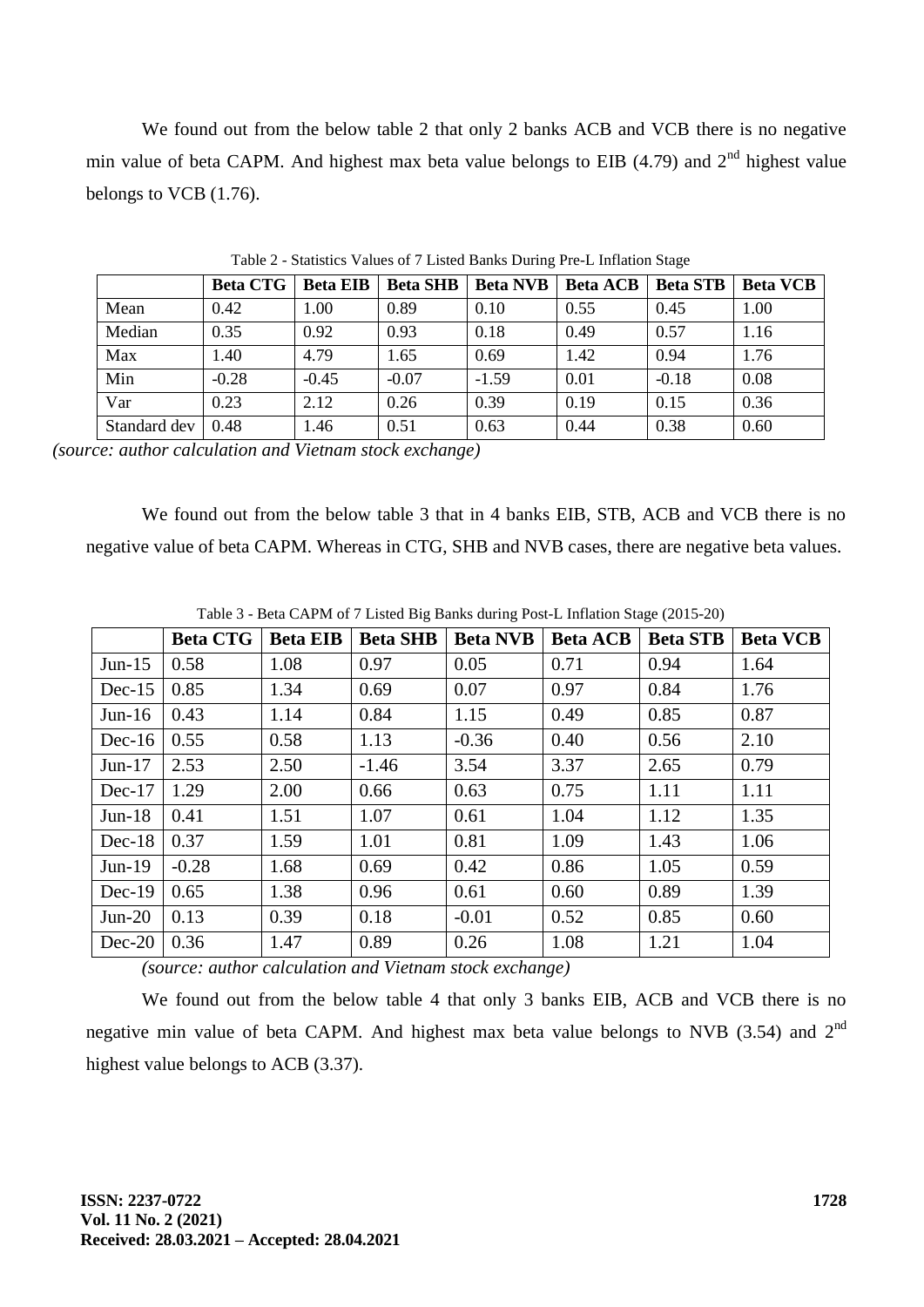|              | Beta CTG | Beta EIB | Beta SHB | Beta NVB | Beta ACB | Beta STB | Beta VCB |
|--------------|----------|----------|----------|----------|----------|----------|----------|
| Mean         | 0.66     | .39      | 0.63     | 0.65     | 0.99     | 1.12     | 1.19     |
| Median       | 0.49     | .42      | 0.86     | 0.51     | 0.81     | 0.99     | 1.08     |
| Max          | 2.53     | 2.50     | .13      | 3.54     | 3.37     | 2.65     | 2.10     |
| Min          | $-0.28$  | 0.39     | $-1.46$  | $-0.36$  | 0.40     | 0.56     | 0.59     |
| Var          | 0.49     | 0.33     | 0.50     | 1.00     | 0.62     | 0.28     | 0.22     |
| Standard dev | 0.70     | 0.57     | 0.71     | 1.00     | 0.79     | 0.53     | 0.47     |

Table 4 - Statistics Values of 7 Listed Banks during Post-L Inflation Stage

*(source: author calculation and Vietnam stock exchange)*

We found out from the below table 5 that only in 1 case - SHB bank: there is negative value of beta GAP, which means that beta mean in post-L stage lower than that in pre-L stage. Other banks cases, results show positive beta gap.

|              | Beta CTG | Beta EIB | Beta SHB | <b>Beta NVB</b> | Beta ACB | <b>Beta STB</b> | Beta VCB |
|--------------|----------|----------|----------|-----------------|----------|-----------------|----------|
| Mean         | 0.24     | 0.38     | $-0.26$  | 0.55            | 0.44     | 0.68            | 0.19     |
| Median       | 0.14     | 0.50     | $-0.06$  | 0.33            | 0.31     | 0.42            | $-0.08$  |
| Max          | .14      | $-2.29$  | $-0.52$  | 2.85            | 1.95     | 1.72            | 0.34     |
| Min          | 0.01     | 0.84     | $-1.39$  | 1.23            | 0.40     | 0.74            | 0.51     |
| Var          | 0.26     | $-1.79$  | 0.24     | 0.60            | 0.43     | 0.14            | $-0.14$  |
| Standard dev | 0.22     | $-0.89$  | 0.20     | 0.37            | 0.35     | 0.15            | $-0.13$  |

Table 5 - GAP (+/-) Period 2015-20 Compared to Period 2011-15

*(source: author calculation and Vietnam stock exchange)*



Chart 2 - Statistic Values of Beta of 7 Listed Banks Period 2011-15

*(source: author calculation and Vietnam stock exchange)*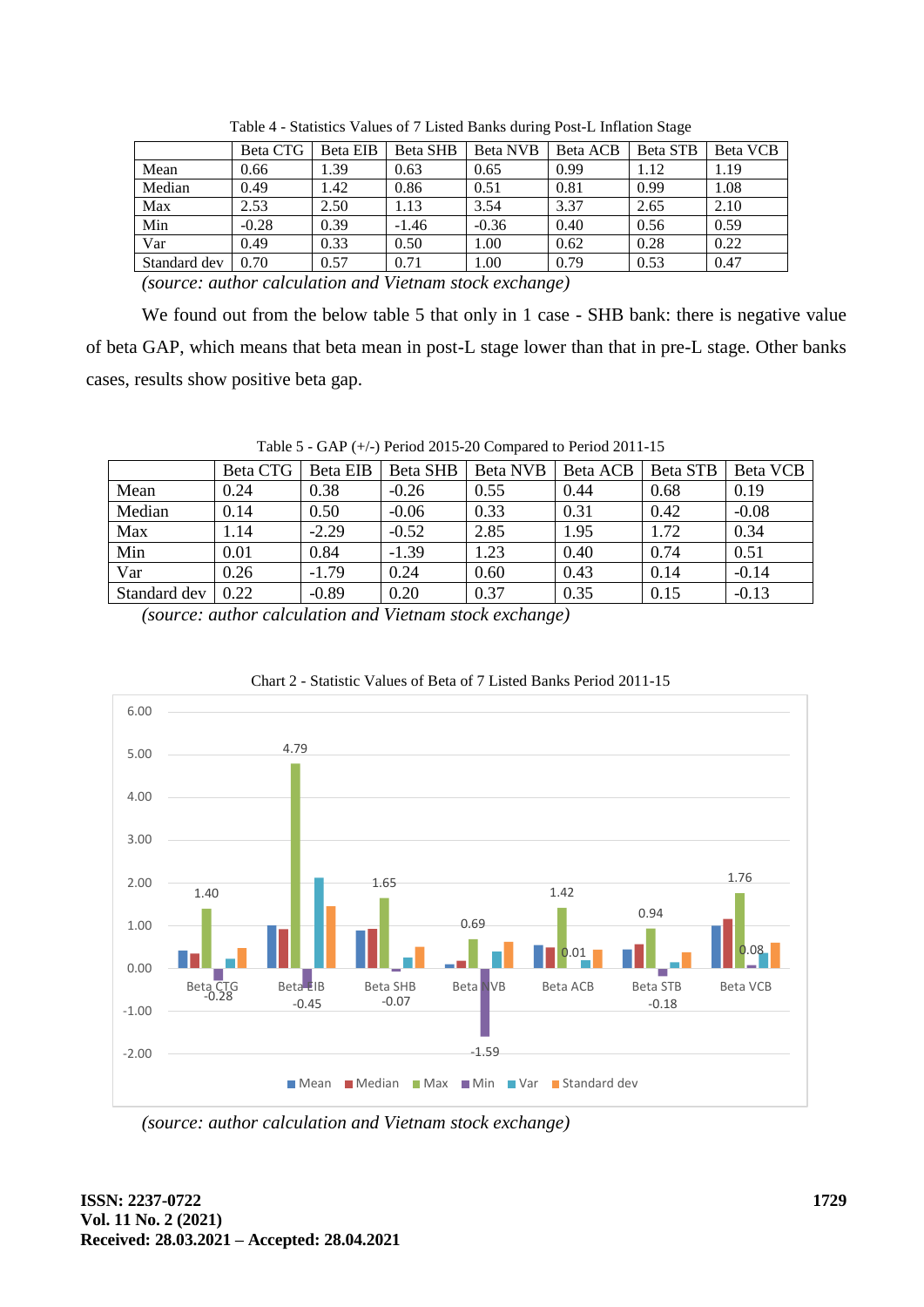

Chart 3 - Statistic Values of Beta of 7 Listed Banks Period 2015-20

*(source: author calculation and Vietnam stock exchange)*

#### **5. Discussion**

We found out from the above chart 2 and chart 3 that beta max highest in case of NVB (3.54), then ACB (3.37) and next is STB (2.65). This happens during post-L inflation period.

Also we figure out that beta max highest in case of EIB (4.79), then VCB (1.76) and next is ACB (1.42). This happens during pre-L inflation period.

For further analysis, we can add effects of factors that affect beta CAPM or market risk of listed banks.

### **6. Conclusion**

#### **Comparing 2 Special Stages**

In groups of banks (SOEs previously) VCB and CTG we find out: beta mean GAP of CTG higher than beta mean GAP of VCB case  $(0.24 > 0.19)$ , and GAP of beta mean is positive in this case for both periods.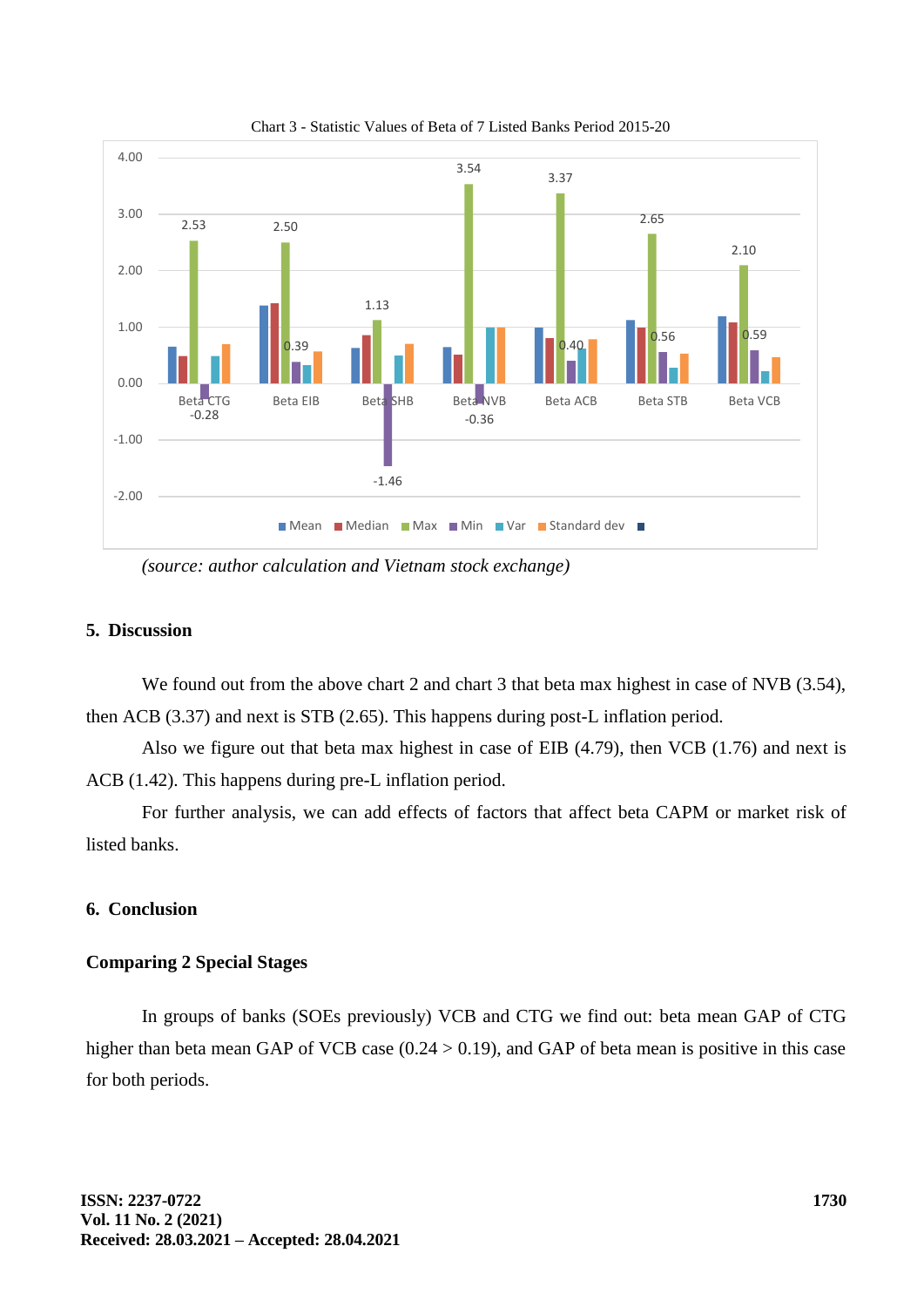In groups of joint stock banks (private banks) SHB, STB, NVB, ACB and EIB we figure out: beta mean GAP of STB is the highest (0.68) while only 1 case SHB, in which beta mean GAP is negative (-0.26).

Mukhamadeev et al (2019) stated that the role of information systems for entrepreneurship education in developing countries on the example of the Azerbaijan education system and Internet banking. The information systems role in entrepreneurship education was determined with the help of online questionnaire.

From the above analysis, Government and Ministry of Finance and bank system need to perform:

 Completed implementation of risk analysis models under the impact of monetary and financial policies.

# **Limitation of Research**

We can expand our research model for other industries and other markets.

### **References**

Al-Qaisi., K.M. (2011). 'The Economic Determinants of Systematic Risk in the Jordanian Capital Market', *International Journal of Business and Social Science*, vol.2, no.20, pp. 85-95.

Anderssen, T.G., Bollerslev, T., Diebold, F.X., and Wu, J. (2005). 'A Framework for Exploring the Macroeconomic Determinants of Systematic Risk', *Financial Economics, Macroeconomics, and Econometrics,* vol.95. no.2, pp. 398-404.

Arnes, S.K. (2014). 'Impact of Macroeconomic Indicators on Stock Market Performance: The Case of The Istanbul Stock Exchange', *Master Thesis*, Copenhagen Business School.

https://research-api.cbs.dk/ws/portalfiles/portal/58450158/sibel\_arnes.pdf.

Ahmad, N., and Ramzan, M. (2016). 'Stock Market Volatility and Macroeconomic Factor Volatility', *International Journal of Research in Business Studies and Management*, 3(7), 37-44.

Ahmed, A., Ejaz, A., Ali, R., Ishfaq Ahmad, I. 2018. Sectoral integration and investment diversification opportunities: evidence from Colombo Stock Exchange. Entrepreneurship and Sustainability Issues, vol.5, no.3, pp. 514-527. [https://doi.org/10.9770/jesi.2018.5.3\(8\).](https://doi.org/10.9770/jesi.2018.5.3(8))

Basu, Devraj., and Streme, Alexander. (2007). CAPM and Time-Varying Beta: The Cross-Section of Expected Returns, *SSRN Working paper series.*

Bohachova, O. (2008). ['The Impact of Macroeconomic Factors on Risks in the Banking Sector: A](https://ideas.repec.org/p/iaw/iawdip/44.html)  [Cross-Country Empirical Assessment',](https://ideas.repec.org/p/iaw/iawdip/44.html) *[IAW Discussion Papers](https://ideas.repec.org/s/iaw/iawdip.html) 44,* Institut für Angewandte Wirtschaftsforschung (IAW).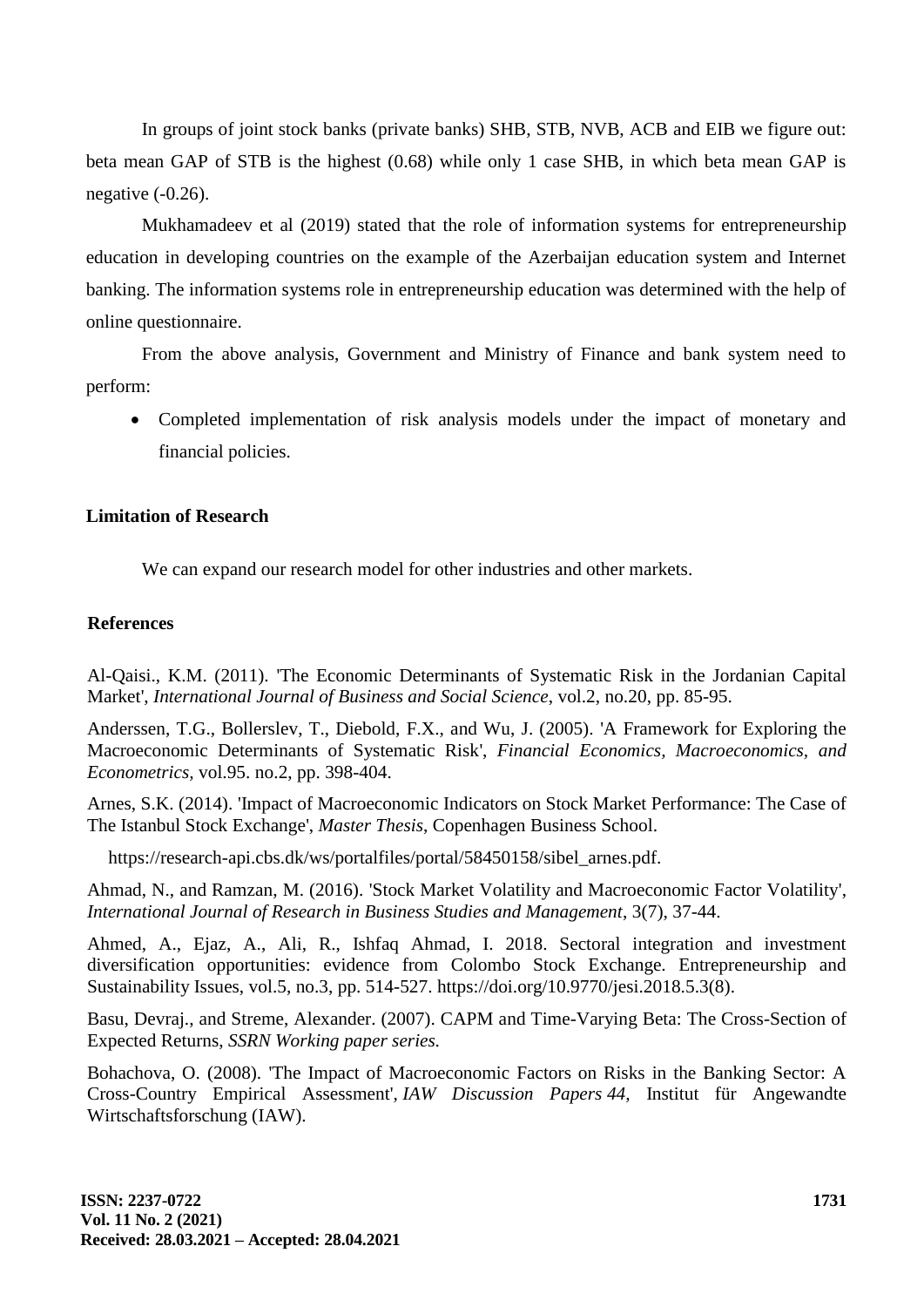Bowman, R.G. (1979). 'The Theoretical Relationship Between Systematic Risk and Financial (Accounting) Variables', *The Journal of Finance*, vol. 34, no.3, pp. 617-630.

Butt, B.Z., Rehman, K.U. (2010). 'Do economic factors influence stock returns? A firm and industry level analysis', *African Journal of Business Management,* vol.4, no.5, pp. 583-593.

Chatterjea, Arkadev., Jerian, Joseph A., and Jarrow, Robert A. (2001). Market Manipulation and Corporate Finance: A new Perspectives, *1994 Annual Meeting Review*, SouthWestern Finance Association, Texas, USA.

Chen RR, Chidambaran NK, Imerman MB, Sopranzetti BJ. (2013). Liquidity, Leverage, and Lehman: A Structural Analysis of Financial Institutions in Crisis, *Fordham School of Business Research Paper No.2279686.*

Cheng, L.Y., Wang, M.C., and Chen, K.C. (2014). Institutional Investment Horizons and the Stock Performance of Private Equity Placements: Evidence from the Taiwanese Listed Firms, *[Review of](https://www.worldscientific.com/worldscinet/rpbfmp)  [Pacific Basin Financial Markets and Policies](https://www.worldscientific.com/worldscinet/rpbfmp)*, 17(2).

Celebi, K., and Honig, M. (2019). 'The Impact of Macroeconomic Factors on the German Stock Market: Evidence for the Crisis, Pre- and Post-Crisis Periods', *International Journal of Financial Studies*, vol.7, no.18. doi:10.3390/ijfs7020018.

Claudia, M.P., Sandra, E., and Esteban, P. (2010). 'Macroeconomic factors and micro-level bank risk', *Discussion Paper Series 1: Economic Studies No 20/2010*.

Curran,M., and Velic, A. (2018). ['The CAPM, National Stock Market Betas, and Macroeconomic](https://ideas.repec.org/p/tcd/tcduee/tep0618.html)  [Covariates: A Global Analysis'](https://ideas.repec.org/p/tcd/tcduee/tep0618.html), *[Trinity Economics Papers](https://ideas.repec.org/s/tcd/tcduee.html) 0618*, Trinity College Dublin, Department of Economics.

Dat, P.M., Mau, N.D., Loan, B.T.T., Huy, D.T.N. (2020). [Comparative China Corporate Governance](http://www.tb.lt/Leidiniai/SSI/9-3/9_3_18.pdf)  [standards After Financial Crisis, Corporate Scandals and Manipulation,](http://www.tb.lt/Leidiniai/SSI/9-3/9_3_18.pdf) *Journal of Security and Sustainability Issues,* 9(3).

DeGennaro, Ramon P., Kim, Sangphill. (2003). The CAPM and Beta in an Imperfect Market, *SSRN Working paper series.*

Dimitrov V, Jain PC. (2006). The Value Relevance of Changes in Financial Leverage*, SSRN Working Paper.*

Emilios, A. 2015, 'Bank Leverage Ratios and Financial Stability: A Micro- and Macroprudential Perspective', *Working Paper No.849,* Levy Economics Institute.

Eugene FF, French KR. (2004). The Capital Asset Pricing Model: Theory and Evidence, *Journal of Economic Perspectives.* 

Galagedera, D.U.A. (2007)*.* An alternative perspective on the relationship between downside beta and CAPM beta, *Emerging Markets Review.*

Galagedera, D.U.A. (2007). 'An alternative perspective on the relationship between downside beta and CAPM beta', *Emerging Markets Review.*

Gay, R.D. (2016). 'Effect Of Macroeconomic Variables On Stock Market Returns For Four Emerging Economies: Brazil, Russia, India, And China', *International Business & Economics Research Journal*, vol.15, no.3.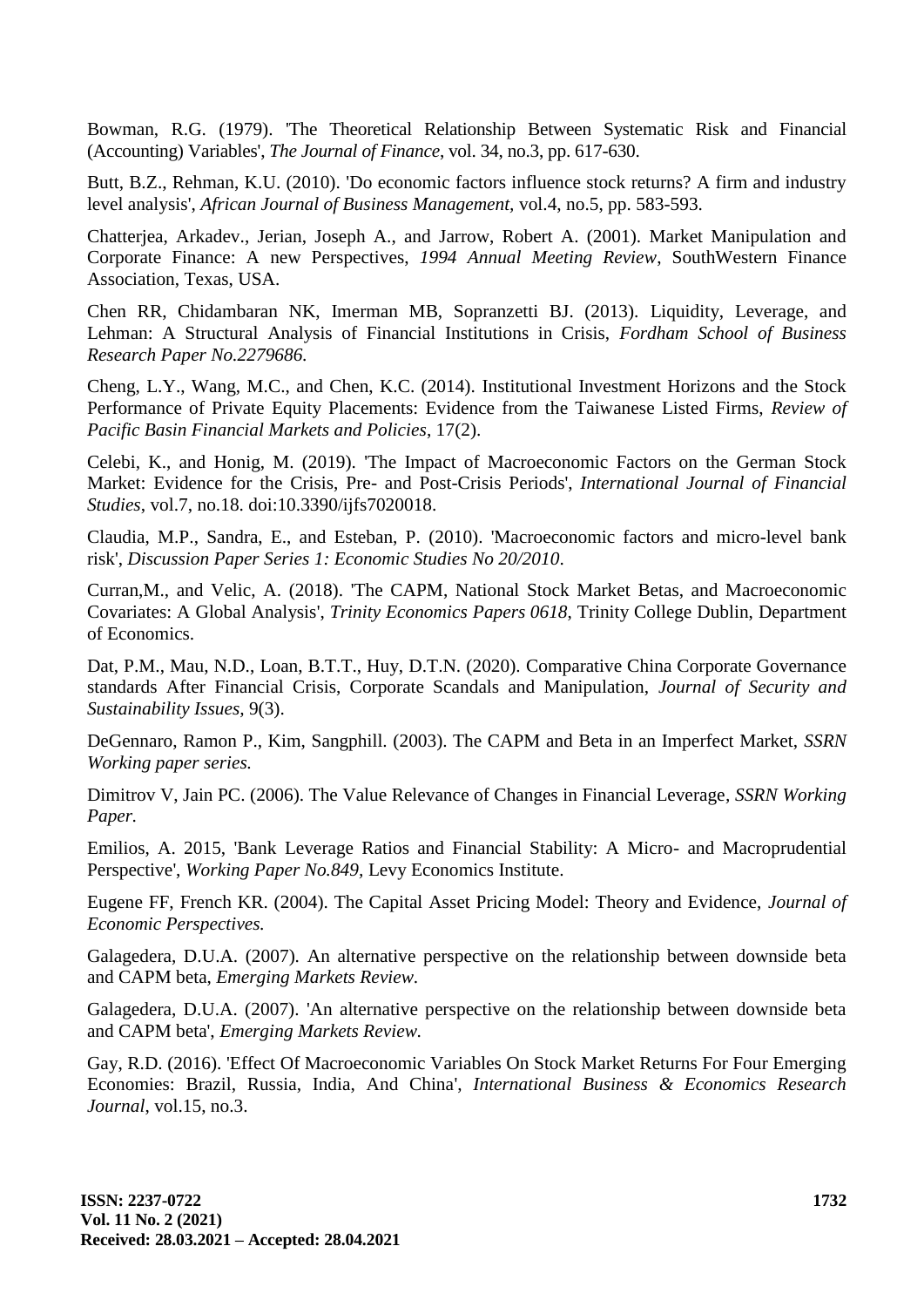Gizycki, M. (2001). 'The Effect Of Macroeconomic Conditions on Bank Risks and Profitability', *Research Discussion Paper 2001-06*,System Stability Department Reserve Bank of Australia. <https://www.rba.gov.au/publications/rdp/2001/pdf/rdp2001-06.pdf.>

Gunarathna, V. (2016). How does Financial Leverage Affect Financial Risk? An Empirical Study in Sri Lanka, *Amity Journal of Finance,* 1(1), 57-66.

Gunaratha V. (2013). The Degree of Financial Leverage as a Determinant of Financial Risk: An Empirical Study of Colombo Stock Exchange in Sri Lanka, *2nd International Conference on Management and Economics Paper.*

Hojat, S. (2015). 'The Impact of Monetary Policy On the Stock Market', *Doctoral dissertation*, Walden University.

<https://scholarworks.waldenu.edu/cgi/viewcontent.cgi?article=2602&context=dissertations>

Huey-Yeh, L., Nuraeni, H.F., and Meihua, K. (2016). 'The Impact of Macroeconomic Factors on Credit Risk in Conventional Banks and Islamic Banks: Evidence from Indonesia', *International Journal of Financial Research,* vol.7, no.4.

Hac, L.D., Huy, D.T.N., Thach, N.N., Chuyen, B.M., Nhung, P.T.H., Thang, T.D., Anh, T.T. (2021). [Enhancing risk management culture for sustainable](http://jssidoi.org/jesi/article/782) growth of Asia commercial bank-ACB in [Vietnam under mixed effects of macro factors,](http://jssidoi.org/jesi/article/782) *Entrepreneurship and Sustainability Issues,* 8(3).

Hang, T.T.B., Nhung, D.T.H., Hung, N.M., Huy, D.T.N., Dat, P.M. (2020). [Where Beta is](http://jssidoi.org/jesi/article/download/521/Hang_Where_Beta_is_going__case_of_Viet_Nam_hotel_airlines_and_tourism_company_groups_after_the_low_inflation_period.pdf)  [going–case of Viet Nam hotel, airlines and tourism company groups after the low inflation period,](http://jssidoi.org/jesi/article/download/521/Hang_Where_Beta_is_going__case_of_Viet_Nam_hotel_airlines_and_tourism_company_groups_after_the_low_inflation_period.pdf) *Entrepreneurship and Sustainability Issues,* 7(3).

Huy, D.T.N. (2015). The Critical Analysis of Limited South Asian Corporate Governance Standards After Financial Crisis, *International Journal for Quality Research,* 9(4): 741-764.

Huy, D.T.N. (2012). [Estimating Beta of Viet Nam listed construction companies groups during the](https://scholar.google.com.vn/javascript:void(0)) [crisis,](https://scholar.google.com.vn/javascript:void(0)) *Journal of Integration and Development,* 15 (1), 57-71.

Huy, D. T.N., Loan, B. T., and Anh, P. T. (2020). 'Impact of selected factors on stock price: a case study of Vietcombank in Vietnam', *Entrepreneurship and Sustainability Issues, vol.7, no.4,* pp. 2715-2730. [https://doi.org/10.9770/jesi.2020.7.4\(10\)](https://doi.org/10.9770/jesi.2020.7.4(10))

Huy, D. T.N., Dat, P. M., và Anh, P. T. (2020). 'Building and econometric model of selected factors' impact on stock price: a case study', *Journal of Security and Sustainability Issues, vol.9*(M), pp. 77-93. [https://doi.org/10.9770/jssi.2020.9.M\(7\)](https://doi.org/10.9770/jssi.2020.9.M(7))

Huy D.T.N., Nhan V.K., Bich N.T.N., Hong N.T.P., Chung N.T., Huy P.Q. (2021). 'Impacts of Internal and External Macroeconomic Factors on Firm Stock Price in an Expansion Econometric model—A Case in Vietnam Real Estate Industry', *Data Science for Financial Econometrics-Studies in Computational Intelligence*, vol.898, Springer.

[http://doi-org-443.webvpn.fjmu.edu.cn/10.1007/978-3-030-48853-6\\_14](http://doi-org-443.webvpn.fjmu.edu.cn/10.1007/978-3-030-48853-6_14)

Khwaja, Asim Ijaz., and Mian, Atif. (2005). Unchecked intermediaries:Price manipulation in an emerging stock market, *Journal of Financial Economics* 78, 243 – 241.

Krishna, R.C. (2015). 'Macroeconomic Variables impact on Stock Prices in a BRIC Stock Markets: An Empirical Analysis, *Journal of Stock & Forex Trading,* vol.4, no.2.

https://doi.org/10.4172/2168-9458.1000153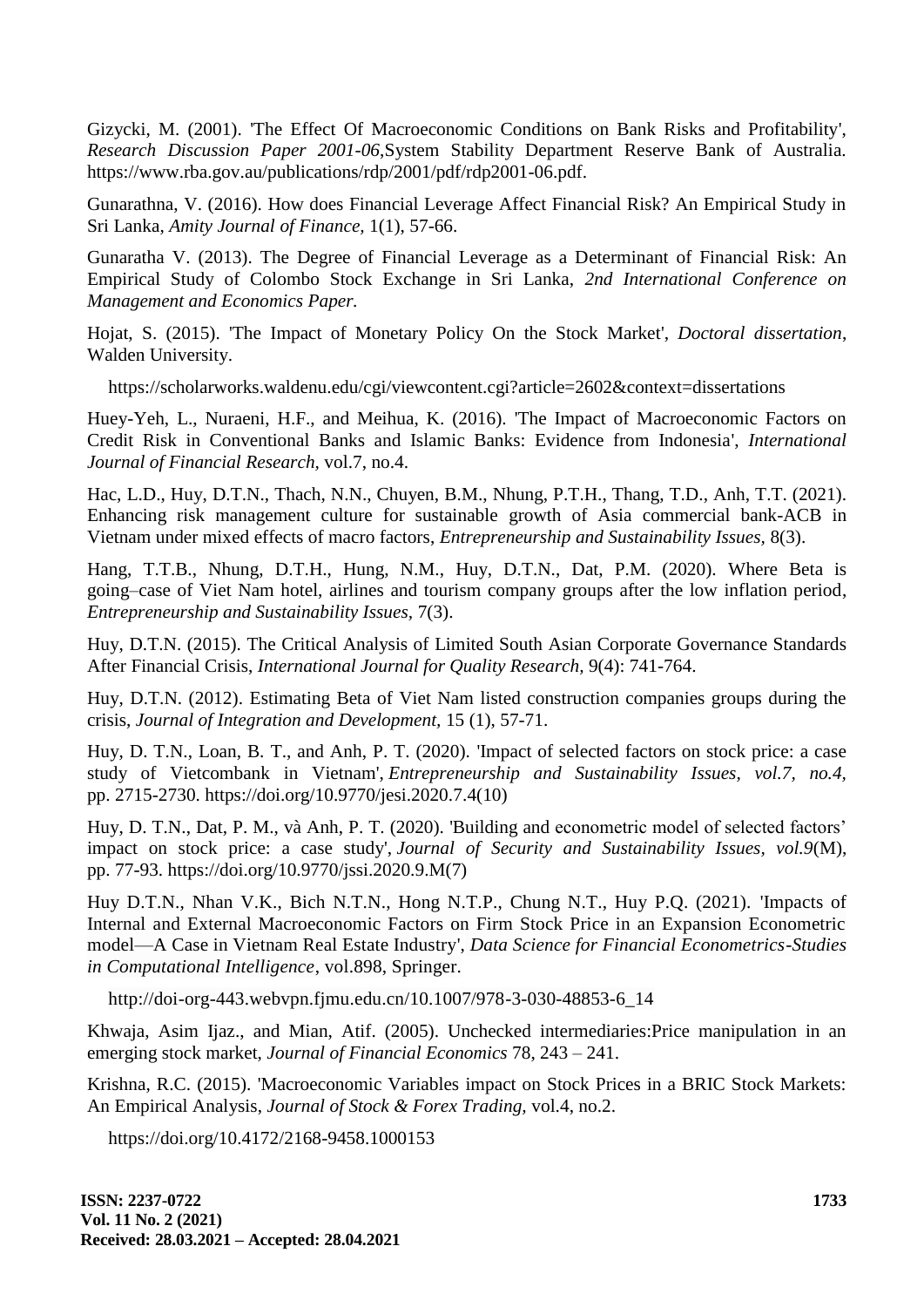Kulathunga, K. (2015). Macroeconomic Factors and Stock Market Development: With Special Reference to Colombo Stock Exchange, *International Journal of Scientific and Research Publications,* vol.5, no.8, pp. 1-7.

Kumaresan, R. (2019). 'The Effects of Macroeconomics Factors towards the Starbucks Corporation', *MPRA Paper No. 97243*. https://mpra.ub.uni-muenchen.de/97243/1/MPRA\_paper\_97243.pdf

Nawaz. R., Ahmed, W., Imran, Sabir, S., and Arshad, M. 2017, 'Financial Variables and Systematic Risk', *Chinese Business Review,* vol. 16, no. 1, pp. 36-46. doi: 10.17265/1537-1506/2017.01.004

Ozlen., S., and Ergun, U. (2012). 'Macroeconomic Factors and Stock Returns', *International Journal of Academic Research in Business and Social Sciences,* vol.2, no.9, pp. 315-343.

Li, L., and Pornchai, C. (2014). Income Structure, Competitiveness, Profitability, and Risk: Evidence from Asian Banks, *[Review of Pacific Basin Financial Markets and Policies](https://www.worldscientific.com/worldscinet/rpbfmp)*, 17(3).

Loc, T.D., & Trang, D.T.H. (2014). Fama-French 3-factor model: Empirical evidence from Ho Chi Minh City Stock Exchange, *Can Tho scientific journal, 32*(4) : 61-68.

Martin, K., and Sweder, V.W. (2012). On Risk, leverage and banks: Do highly leveraged banks take on excessive risk?, *Discussion Paper TI 12-022/2/DSF31*, Tinbergen Institute.

Pamane, K., and Vikpossi, A.E. 2014, 'An Analysis of the Relationship between Risk and Expected Return in the BRVM Stock Exchange: Test of the CAPM', *Research in World Economy,* vol.5, no.1, pp. 13-28.

Patro, D.K., Wald, J., & Wu, Y. (2002). 'The Impact of Macroeconomic and Financial Variables on Market Risk: Evidence from International Equity Returns', *[European Financial Management](https://www.researchgate.net/journal/1468-036X_European_Financial_Management)*, 8(4): 421 - 447. DOI: [10.1111/1468-036X.00198](https://www.researchgate.net/deref/http:/dx.doi.org/10.1111/1468-036X.00198)

Perkovic, A. (2011). 'Research of Beta As Adequate Risk Measure - Is Beta Still Alive?', *Croatian Operational Research Review (CRORR)*, vol. 2, pp. 102-111.

Puspitaningtyas, Z. (2017). 'Estimating systematic risk for the best investment decisions on manufacturing company in Indonesia', *Investment Management and Financial Innovations*, vol.14, no.1, pp. 46-54. doi:10.21511/imfi.14(1).2017.05

Park, J.C, Ali, F.D., & Mbanga, C. (2019). Investor sentiment and aggregate stock returns: the role of investor attention, Review of Quantitative Finance and Accounting, 53(2), 397 - 428.

Robicheck, A.A., and Cohn, R.A. (1974). 'The Economic Determinants of Systematic Risk', *The Journal of Finance,* [Vol. 29, No. 2,](https://www.jstor.org/stable/i352999) pp. 439-447.

Sadeghzadeh, K. (2018). 'The effects of microeconomic factors on the stock market: A panel for the stock exchange in Istanbul ARDL analysis', *Theoretical and Applied Economics Volume XXV,* vol.3, no.616, pp. 113-134.

Sadia, S., and Noreen, A. 2012, 'Impact of Macroeconomic Factors on Banking Index in Pakistan', *Interdisciplinary Journal of Contemporary Research in Business,* vol.4, no.6, pp. 1200-1218.

Saeed, S., and Akhter, N. (2016). 'Impact of Macroeconomic Factors on Banking Index in Pakistan', *Interdisciplinary Journal of Contemporary Research in Business,* vol.4, no.6.

Singh, T., Mehta, S., and Versha, M.S. (2010). 'Macroeconomic factors and stock returns: Evidence from Taiwan', *Journal of Economics and International Finance*, vol.2, no.4, pp. 217-227.